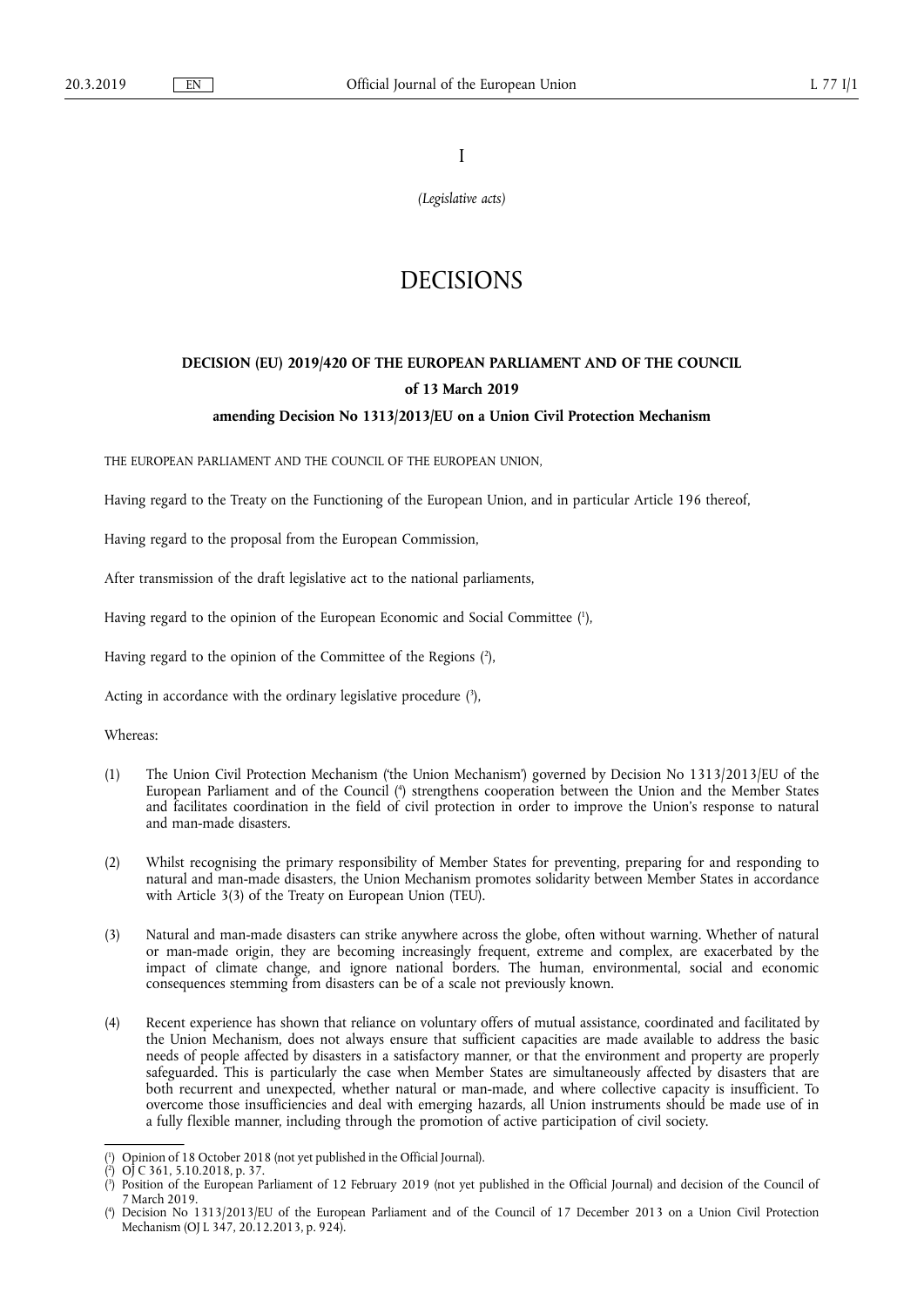- (5) It is essential that Member States undertake adequate prevention and preparedness actions, including ensuring the availability of a sufficient number of capacities to deal with disasters, in particular forest fires. Given that the Union has been confronted in recent years with particularly intense and widespread forest fires, which has shown significant operational gaps in several Member States and in the European Emergency Response Capacity (EERC), established in the form of a voluntary pool of pre-committed response capacities of the Member States under Decision No 1313/2013/EU, additional measures should also be taken at Union level. Forest fire prevention is also vital in the context of the global commitment to reduce  $CO<sub>2</sub>$  emissions.
- (6) Prevention is of key importance for protection against natural and man-made disasters and requires further action. To that effect, Member States should share with the Commission, on a regular basis, summaries of their risk assessments and of the assessment of their risk management capability, focusing on key risks. In addition, Member States should share information on prevention and preparedness measures, particularly those needed to address key risks that have cross-border impacts and, where appropriate, low probability risks with a high impact.
- (7) The Commission together with the Member States should further develop guidelines to facilitate the sharing of information on disaster risk management. Such guidelines should help to promote the comparability of such information, in particular where Member States face similar risks or cross-border risks.
- (8) Disaster risk prevention and management imply the need to design and implement risk management measures that involve the coordination of a wide range of actors. It is important to take into account current climate variability and the projected trajectories of climate change when preparing risk assessments and risk management measures. The preparation of risk maps is a crucial aspect of reinforcement of prevention actions and response capacity. Actions to reduce the vulnerability of the population, economic activities, including critical infrastructure, animal welfare and wildlife, environmental and cultural resources such as biodiversity, forest ecosystem services and water resources, are of the utmost importance.
- (9) In order to enhance prevention and preparedness planning and coordination between Member States, the Commission, in cooperation with Member States, should be able to establish specific consultation mechanisms. Moreover, the Commission should be able to request information on prevention and preparedness measures related to specific risks when frequent requests for assistance have been made by a Member State. The Commission should assess such information with a view to maximising overall Union support for disaster risk management and strengthening Member States' levels of prevention and preparedness. Administrative burden should be reduced and links with other key Union policies and instruments should be reinforced, in particular with the European Structural and Investment Funds as referred to in Regulation (EU) No 1303/2013 of the European Parliament and of the Council (5).
- (10) Flooding constitutes an increasing risk for Union citizens. For the purposes of strengthening prevention and preparedness actions in the field of civil protection and reducing the vulnerability of their respective populations in relation to flood risks, it is necessary that Member States, when performing their risk assessments under this Decision, make full use of, inter alia, the risk assessments performed under Directive 2007/60/EC of the European Parliament and of the Council ( 6 ) in order to determine whether their water courses and coast lines are at risk from flooding, and take adequate and coordinated measures to reduce such risks.
- (11) There is a need to reinforce the collective ability to prepare for and respond to disasters in particular through mutual support in Europe. In order to reflect the new legal framework under this Decision, the name European Emergency Response Capacity (EERC) or voluntary pool should be changed to European Civil Protection Pool.
- (12) Reinforcing the European Civil Protection Pool requires enhanced Union financing in terms of adaptation and repair of capacities, as well as operational costs.
- (13) In addition to strengthening overall existing capacities, rescEU should be established to respond to overwhelming situations as a last resort where existing capacities at national level and those pre-committed by Member States to the European Civil Protection Pool are not, in the circumstances, able to ensure an effective response to various kinds of disasters.

<sup>(</sup> 5 ) Regulation (EU) No 1303/2013 of the European Parliament and of the Council of 17 December 2013 laying down common provisions on the European Regional Development Fund, the European Social Fund, the Cohesion Fund, the European Agricultural Fund for Rural Development and the European Maritime and Fisheries Fund and laying down general provisions on the European Regional Development Fund, the European Social Fund, the Cohesion Fund and the European Maritime and Fisheries Fund and repealing Council Regulation (EC) No 1083/2006 (OJ L 347, 20.12.2013, p. 320).

<sup>(</sup> 6 ) Directive 2007/60/EC of the European Parliament and of the Council of 23 October 2007 on the assessment and management of flood risks (OJ L 288, 6.11.2007, p. 27).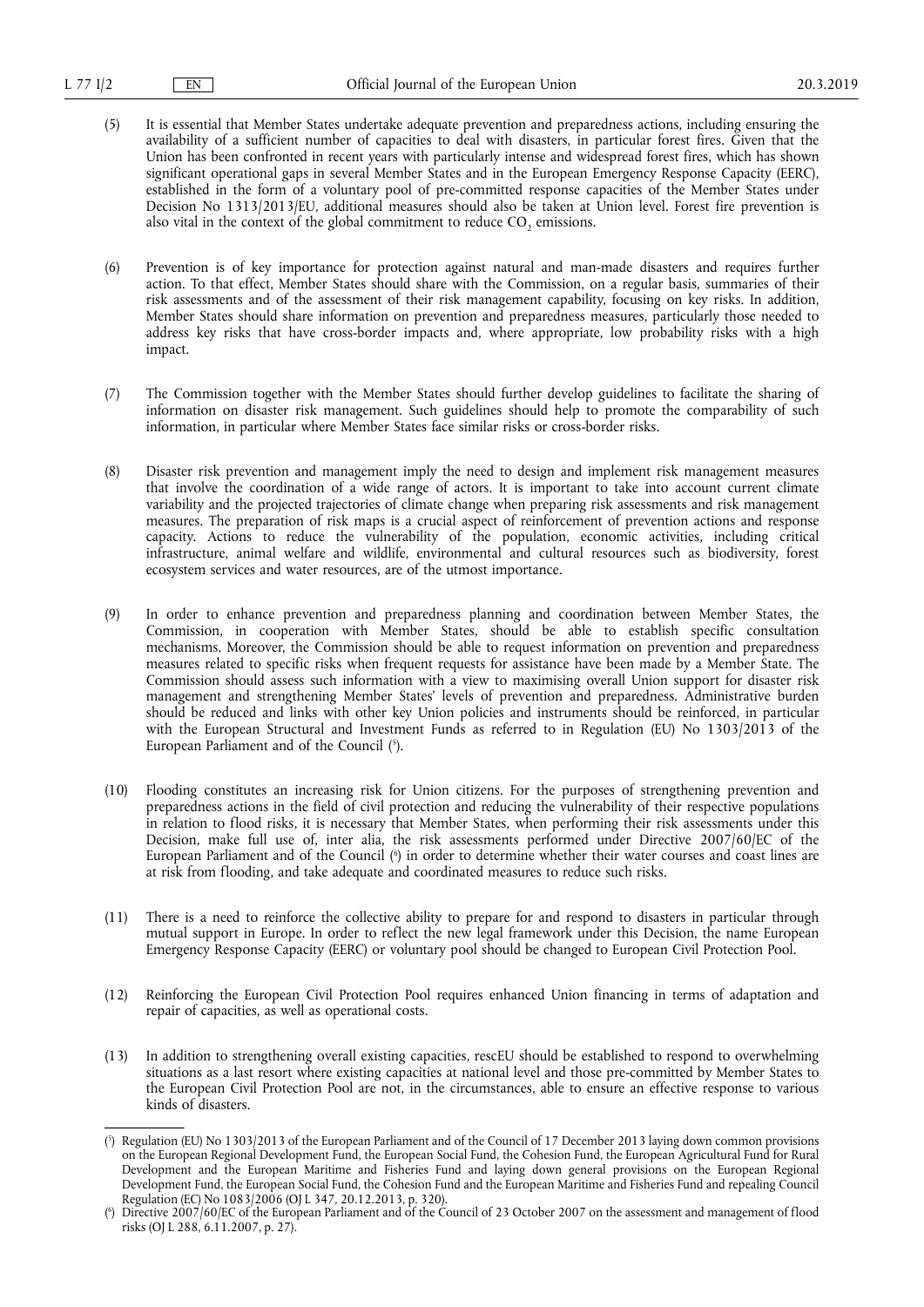- (14) The role of regional and local authorities in disaster prevention and management is of great importance, and their response capacities need to be appropriately involved in any coordination and deployment activities carried out under this Decision, in accordance with Member States' institutional and legal frameworks, with a view to minimising overlaps and to fostering interoperability. Such authorities can play an important preventive role and they are also the first to react in the aftermath of a disaster, together with their volunteers' capacities. Therefore, there is a need for on-going cooperation at local, regional and cross-border level with a view to establishing common alert systems for rapid intervention prior to the mobilisation of rescEU as well as regular public information campaigns on initial response measures.
- (15) The nature of rescEU capacities should remain flexible and able to change in order to address new developments and future challenges, such as the consequences of climate change.
- (16) Since identified risks, overall capacities and gaps vary over time, there is a need for flexibility in the establishment of rescEU. The Commission should therefore be empowered to adopt implementing acts defining rescEU capacities, taking into account the identified risks, overall capacities and gaps.
- (17) In order to have functioning rescEU capacities, additional financial appropriations should be made available to finance actions under the Union Mechanism.
- (18) The Union should be able to support Member States by co-financing the development of rescEU capacities, including their rental, leasing or acquisition. This would substantially increase the effectiveness of the Union Mechanism, by ensuring availability of capacities in cases where an effective response to disasters would otherwise not be guaranteed, particularly for disasters with a wide-ranging impact affecting a significant number of Member States. Joint procurement of capacities should allow for economies of scale and better coordination when responding to disasters.
- (19) The amount of Union financial assistance disbursed for the development of rescEU capacities should be determined taking into account the list of eligible cost categories set out in this Decision. Full Union financial assistance should be provided for capacities which are required to respond to low probability risks with a high impact that might result in significant cross-border impacts and for which preparedness levels in the Union are not considered adequate based on capacity gap analyses undertaken by national civil protection authorities and the Commission. Substantial co-financing should also be envisaged for capacities for which acquisition and recurrent costs are the highest, such as aerial forest fire-fighting capacities. Exact co-financing rates should be determined in annual work programmes.
- (20) In order to balance national responsibility and solidarity among Member States, a part of the operational costs of deploying rescEU capacities should be eligible for Union financial assistance.
- (21) Member States or their citizens could be significantly affected by disasters occurring in third countries. In such situations, rescEU capacities should also be available for deployments outside of the Union. For reasons related to solidarity among Member States, in the event of deployments of rescEU capacities outside the Union, operational costs should be borne by the Union budget.
- (22) In order to ensure a response that is both coordinated and rapid, decisions on deployment and demobilisation, and any decision in the event of conflicting requests, should be taken by the Commission in close coordination with the requesting Member State and the Member State owning, renting or leasing the rescEU capacities in question. The Commission and the Member State owning, renting or leasing the rescEU capacities should conclude operational contracts specifying the terms and conditions of deploying rescEU capacities.
- (23) Training, research and innovation are essential aspects of cooperation in the civil protection field. In order to strengthen the efficiency and effectiveness of civil protection training and exercises, to promote innovation and dialogue, and to enhance cooperation between Member States' national civil protection authorities and services, it is necessary to establish a Union Civil Protection Knowledge Network. That Network should be based on existing structures including centres of excellence, universities, researchers and other experts, young professionals and experienced volunteers in the area of emergency management. Further cooperation on training, research and innovation should also be strengthened with international organisations, and, where possible, be extended to involve third countries, in particular neighbouring countries.
- (24) Civil protection operators dedicate their lives helping others, and invest time and effort in order to assist those in need. Such courage and commitment to Union civil protection should be recognised by the Union.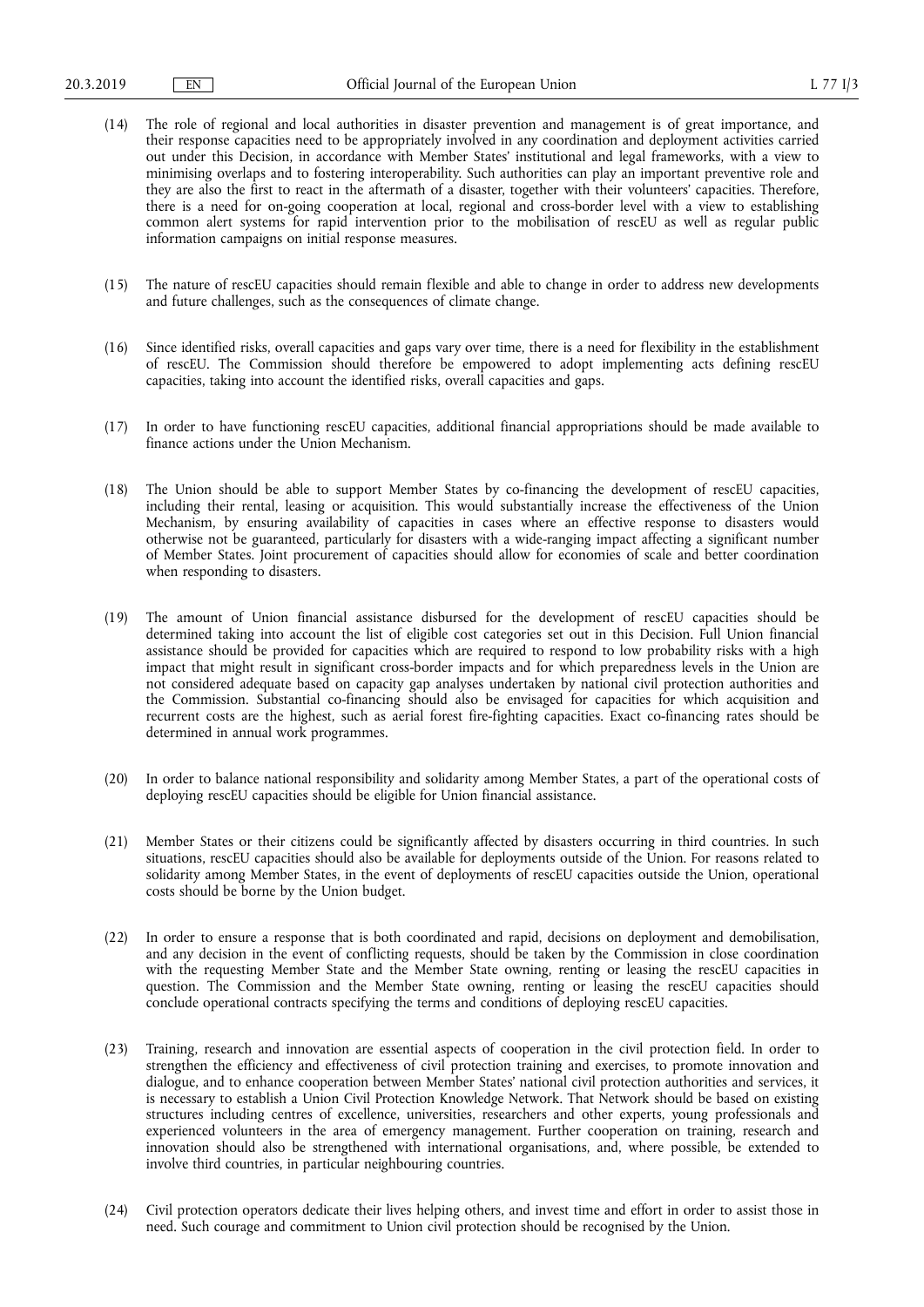- (25) While strengthening civil protection in the light of disaster trends, such as weather-related and those relating to internal security, is one of the most important priorities throughout the Union, it is essential to ensure a strong territorial and community-led dimension, as local community action is the fastest and most effective way of limiting the damage caused by a disaster.
- (26) There is a need to simplify, streamline and increase the flexibility of the procedures of the Union Mechanism to ensure that Member States can quickly access assistance and capacities that are needed in order to respond to natural or man-made disasters as rapidly and as efficiently as possible.
- (27) In order to maximise the use of existing funding instruments and support Member States in delivering assistance, including in response to disasters outside the Union, financing is granted pursuant to Articles 21, 22 and 23 of Decision No 1313/2013/EU in accordance with Article 191(1) of Regulation (EU, Euratom) 2018/1046 of the European Parliament and of the Council ( 7 ). Nevertheless, funding for civil protection activities and humanitarian aid, in particular, should remain clearly separate and be fully in line with their respective objectives and legal requirements.
- (28) It is important to ensure that Member States take all the necessary actions in order to effectively prevent natural and man-made disasters and to mitigate their effects. Provisions of this Decision should reinforce links between prevention, preparedness and response actions under the Union Mechanism. Coherence should also be ensured with other relevant Union legislation on prevention and disaster risk management, including for cross-border prevention action and response to threats such as serious cross-border health threats, as set out in Decision No 1082/2013/EU of the European Parliament and of the Council ( 8 ). Territorial cooperation programmes under cohesion policy provide for specific actions to take account of disaster resilience, risk prevention and risk management, and further efforts should be made towards more vigorous integration and greater synergies. Furthermore, all actions should be coherent with, and actively contribute to, meeting international commitments such as the Sendai Framework for Disaster Risk Reduction 2015 – 2030, the Paris Agreement under the United Nations (UN) Framework Convention on Climate Change and the UN Agenda 2030 for Sustainable Development.
- (29) In order to ensure a comprehensive and seamless exchange of information about capacities and modules at the disposal of Member States, it is necessary that information uploaded to the Common Emergency Communication and Information System (CECIS) be constantly kept up to date. As regards information provided through CECIS, it is also appropriate that Member States register capacities therein that are not pre-committed to the European Civil Protection Pool and which are at their disposal for the purposes of the deployment of those capacities through the Union Mechanism.
- (30) It is equally important to create synergies and to improve the complementarity and coordination between the Union Mechanism and other Union instruments, including with those which can contribute to repairing or mitigating the damage caused by disasters.
- (31) In order to amend the categories of eligible costs to be used in determining the Union's financial assistance for the development of rescEU capacities, the power to adopt acts in accordance with Article 290 of the Treaty on the Functioning of the European Union should be delegated to the Commission. It is of particular importance that the Commission carry out appropriate consultations during its preparatory work, including at expert level, and that those consultations be conducted in accordance with the principles laid down in the Interinstitutional Agreement of 13 April 2016 on Better Law-Making ( 9 ). In particular, to ensure equal participation in the preparation of delegated acts, the European Parliament and the Council receive all documents at the same time as Member States' experts, and their experts systematically have access to meetings of Commission expert groups dealing with the preparation of delegated acts.
- (32) In order to ensure uniform conditions for the implementation of this Decision, in respect of: defining the types and number of key response capacities required for the European Civil Protection Pool; defining the capacities rescEU consists of, while taking into account the identified risks, overall capacities and gaps; the establishment, management and maintaining of rescEU; the establishment and organisation of the Union Civil Protection Knowledge Network; the categories of low probability risks with a high impact and the corresponding capacities

<sup>(</sup> 7 ) Regulation (EU, Euratom) 2018/1046 of the European Parliament and of the Council of 18 July 2018 on the financial rules applicable to the general budget of the Union, amending Regulations (EU) No 1296/2013, (EU) No 1301/2013, (EU) No 1303/2013, (EU) No 1304/2013, (EU) No 1309/2013, (EU) No 1316/2013, (EU) No 223/2014, (EU) No 283/2014, and Decision No 541/2014/EU and repealing Regulation (EU, Euratom) No 966/2012 (OJ L 193, 30.7.2018, p. 1).

<sup>(</sup> 8 ) Decision No 1082/2013/EU of the European Parliament and of the Council of 22 October 2013 on serious cross-border threats to health and repealing Decision No 2119/98/EC (OJ L 293, 5.11.2013, p. 1).

<sup>(</sup> 9 ) OJ L 123, 12.5.2016, p. 1.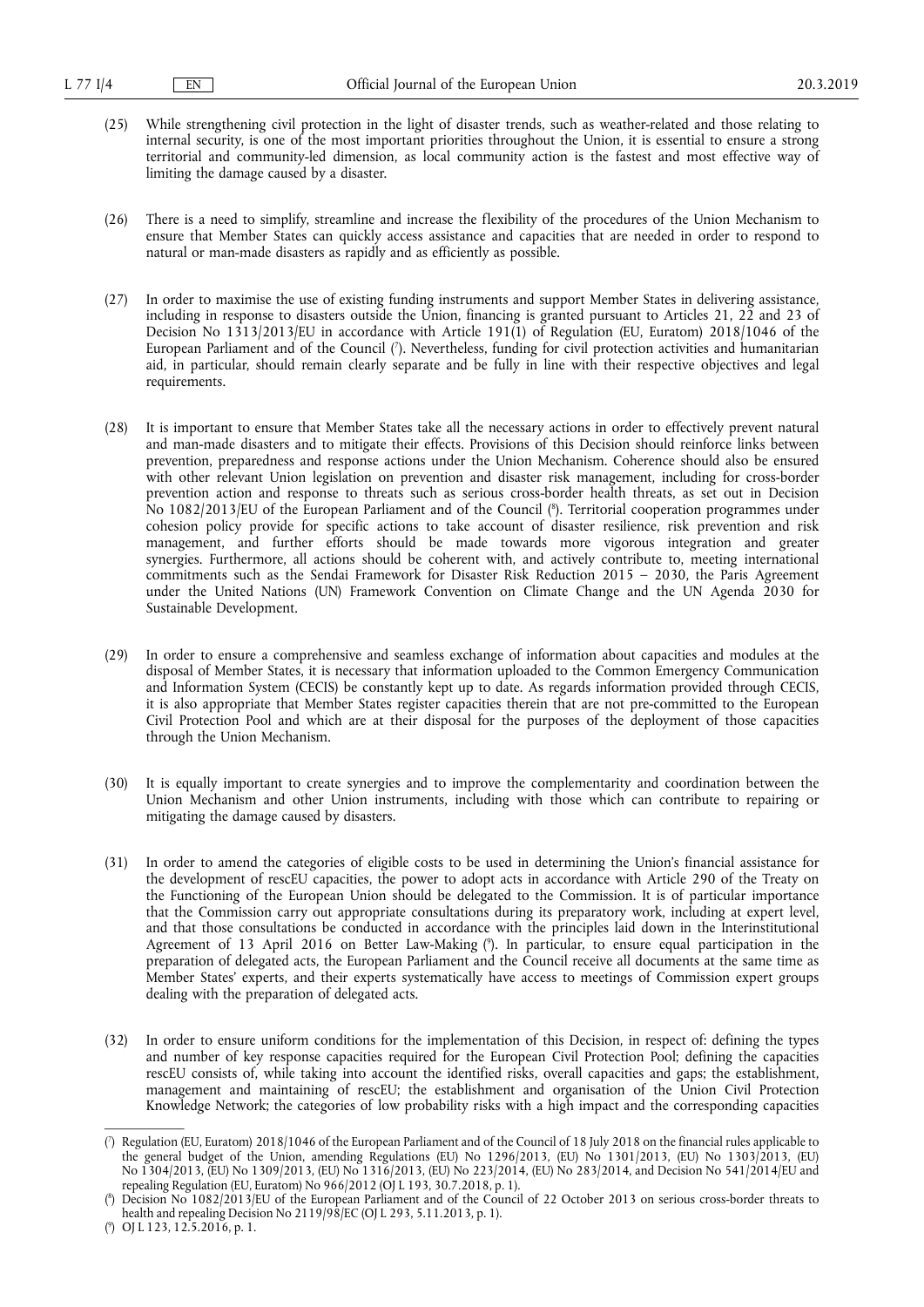to manage them; and criteria and procedures to recognise long-standing commitment and extraordinary contributions to Union civil protection, implementing powers should be conferred on the Commission. Those powers should be exercised in accordance with Regulation (EU) No 182/2011 of the European Parliament and of the Council ( 10).

- (33) Since the objective of this Decision, namely to increase the collective ability to prevent, prepare for and respond to disasters, cannot be sufficiently achieved by the Member States but can rather, by reason of its scale or effects, be better achieved at Union level, the Union may adopt measures, in accordance with the principle of subsidiarity as set out in Article 5 TEU. In accordance with the principle of proportionality, as set out in that Article, this Decision does not go beyond what is necessary in order to achieve that objective.
- (34) In order to ensure a smooth transition towards the full implementation of rescEU, the Commission should, for a transitional period, be able to provide financing to ensure the rapid availability of relevant national capacities. The Commission and the Member States should endeavour to obtain additional capacities, including fire-fighting helicopters, in order to respond, as early as the summer of 2019, to the risk of forest fires.
- (35) Decision No 1313/2013/EU should therefore be amended accordingly.
- (36) In order to allow for the prompt application of the measures provided for in this Decision, this Decision should enter into force on the day following that of its publication in the *Official Journal of the European Union*,

HAVE ADOPTED THIS DECISION:

## *Article 1*

Decision No 1313/2013/EU is hereby amended as follows:

- (1) Article 3 is amended as follows:
	- (a) paragraph 1 is amended as follows:
		- (i) point (c) is replaced by the following:
			- '(c) to facilitate rapid and efficient response in the event of disasters or imminent disasters, including by taking measures to mitigate the immediate consequences of disasters;';
		- (ii) the following points are added:
			- '(e) to increase the availability and use of scientific knowledge on disasters; and
			- (f) to step up cooperation and coordination activities at cross-border level and between Member States prone to the same types of disasters.';
	- (b) point (a) of paragraph 2 is replaced by the following:
		- '(a) progress in implementing the disaster prevention framework: measured by the number of Member States that have made available to the Commission the information referred to in point (d) of Article 6(1);';
- (2) in Article 4, the following point is added:
	- '(12) "Participating State" means a third country participating in the Union Mechanism in accordance with Article  $28(1)$ .
- (3) Article 5(1) is amended as follows:
	- (a) point (a) is replaced by the following:
		- '(a) take action to improve the knowledge base on disaster risks, and to better facilitate and promote cooperation and the sharing of knowledge, the results of scientific research and innovation, best practices and information, including among Member States that share common risks;';

<sup>(</sup> 10) Regulation (EU) No 182/2011 of the European Parliament and of the Council of 16 February 2011 laying down the rules and general principles concerning mechanisms for control by Member States of the Commission's exercise of implementing powers (OJ L 55, 28.2.2011, p. 13).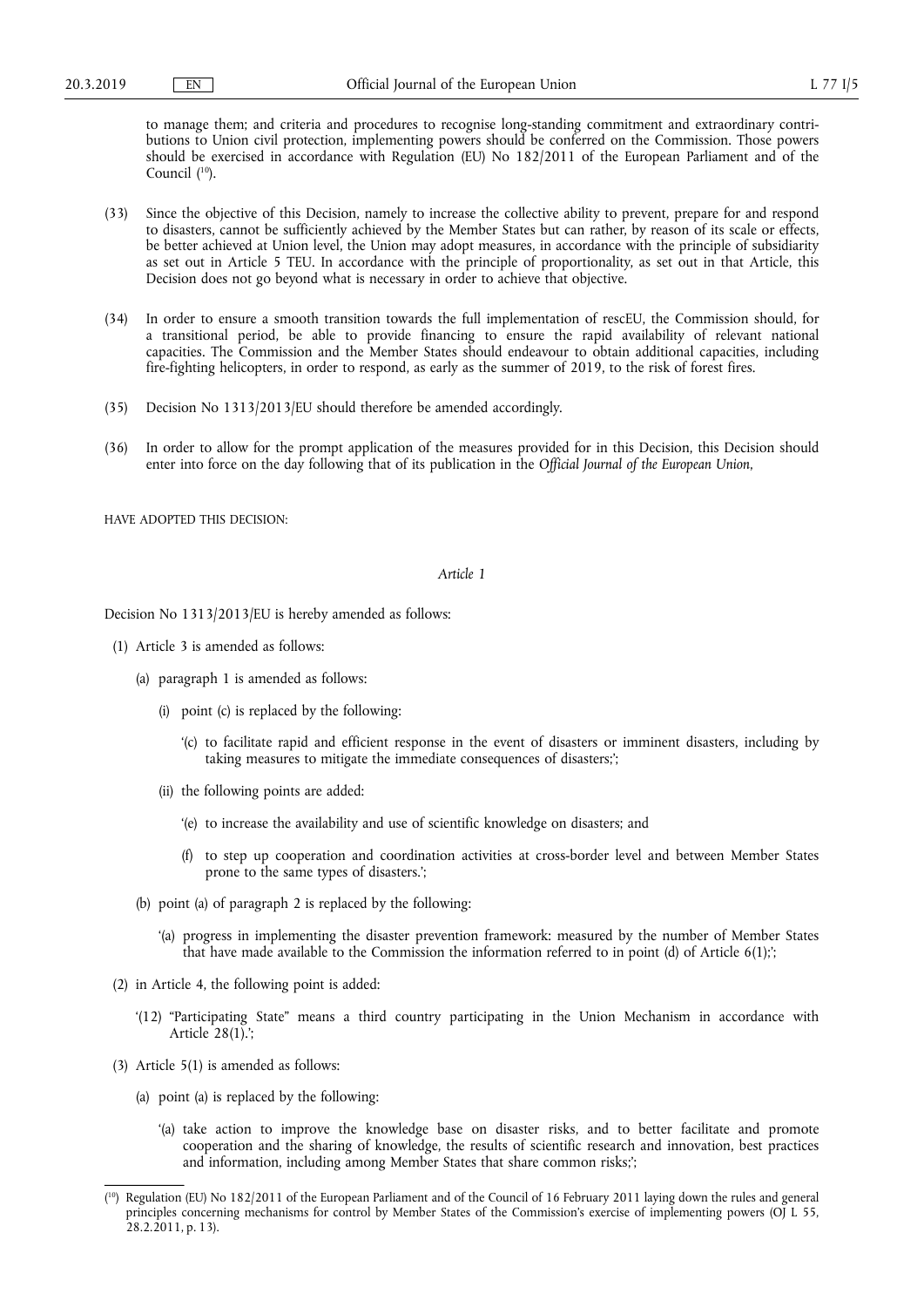- (b) point (f) is replaced by the following:
	- '(f) compile and disseminate the information made available by Member States; organise an exchange of experiences about the assessment of risk management capability; and facilitate the sharing of good practices in prevention and preparedness planning, including through voluntary peer reviews;';
- (c) point (i) is replaced by the following:
	- '(i) highlight the importance of risk prevention, support the Member States in awareness-raising, public information and education, and support the Member States' efforts in the provision of public information on alert systems, by providing guidance on such systems, including on a cross-border level;';
- (4) Article 6 is replaced by the following:

'*Article 6* 

## **Risk management**

1. In order to promote an effective and coherent approach to the prevention of and preparedness for disasters by sharing non- sensitive information, namely information disclosure of which would not be contrary to the essential interests of Member States' security, and to promote the exchange of best practices within the Union Mechanism, Member States shall:

- (a) further develop risk assessments at national or appropriate sub-national level;
- (b) further develop the assessment of risk management capability at national or appropriate sub-national level;
- (c) further develop and refine disaster risk management planning at national or appropriate sub-national level;
- (d) make available to the Commission a summary of the relevant elements of the assessments referred to in points (a) and (b), focusing on key risks. For key risks having cross-border impacts as well as, where appropriate, for low probability risks with a high impact, Member States shall describe priority prevention and preparedness measures. The summary shall be provided to the Commission by 31 December 2020 and every three years thereafter and whenever there are important changes;
- (e) participate, on a voluntary basis, in peer reviews on the assessment of risk management capability.

2. The Commission, in cooperation with Member States, may also establish specific consultation mechanisms to enhance appropriate prevention and preparedness planning and coordination among Member States that are prone to similar types of disasters, including for cross-border risks and low probability risks with a high impact identified under point (d) of paragraph 1.

3. The Commission shall further develop, together with the Member States, by 22 December 2019, guidelines on the submission of the summary referred to in point (d) of paragraph 1.

4. Where a Member State frequently requests the same type of assistance through the Union Mechanism for the same type of disaster, the Commission, following a careful analysis of the reasons and circumstances of the activation, and with the aim of supporting the Member State concerned to strengthen its level of prevention and preparedness, may:

- (a) request that Member State to provide additional information on specific prevention and preparedness measures related to the risk corresponding to that type of disaster; and
- (b) where appropriate, based on the information provided:
	- (i) propose the deployment of an expert team on site to provide advice on prevention and preparedness measures; or
	- (ii) make recommendations to strengthen the level of prevention and preparedness in the Member State concerned. The Commission and that Member State shall keep each other informed about any measures taken following such recommendations.

In the event that a Member State requests the same type of assistance through the Union Mechanism for the same type of disaster three times within three consecutive years, points (a) and (b) shall apply unless a careful analysis of the reasons for and circumstances of the frequent activations demonstrate that it is not necessary.';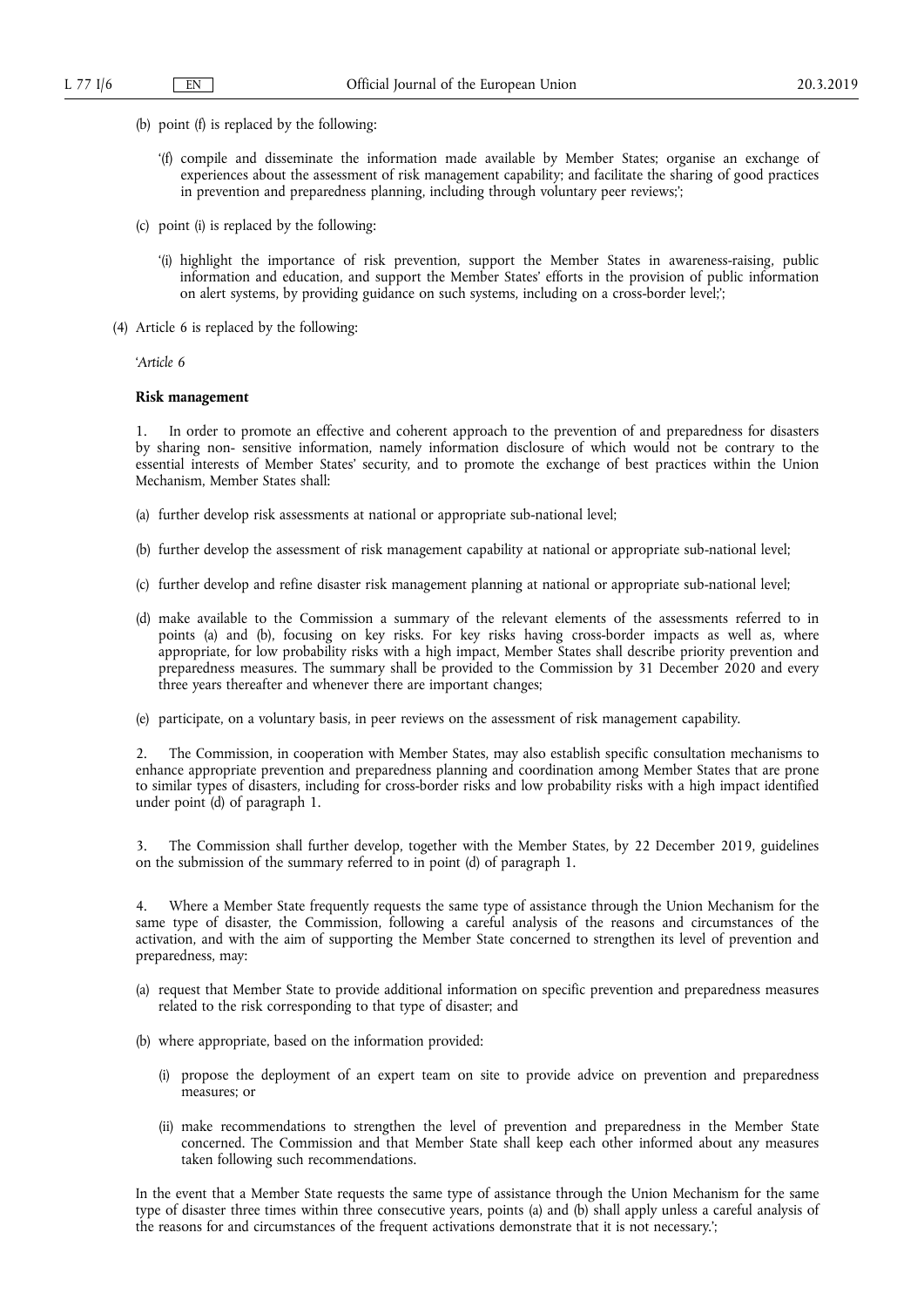(5) In Article 10, paragraph 1 is replaced by the following:

'1. The Commission and the Member States shall work together to improve the planning of disaster response operations, both for natural and man-made disasters, under the Union Mechanism, including through scenario-building for disaster response based on the risk assessments referred to in point (a) of Article 6(1) and the overview of risks referred to in point (c) of Article 5(1), asset mapping and the development of plans for the deployment of response capacities.';

- (6) Article 11 is amended as follows:
	- (a) The title is replaced by the following:

## '**European Civil Protection Pool**';

(b) paragraphs 1 and 2 are replaced by the following:

'1. A European Civil Protection Pool shall be established. It shall consist of a pool of voluntarily pre-committed response capacities of the Member States and include modules, other response capacities and categories of experts.

1a. The assistance provided by a Member State through the European Civil Protection Pool shall be complementary to existing capacities in the requesting Member State, without prejudice to the primary responsibility of Member States for disaster prevention and response on their territory.

2. On the basis of identified risks, overall capacities and gaps, the Commission shall define, by means of implementing acts adopted under point (f) of Article  $32(1)$ , the types and the number of key response capacities required for the European Civil Protection Pool ("capacity goals").

The Commission, in cooperation with the Member States, shall monitor progress towards the capacity goals set out in the implementing acts referred to in the first subparagraph of this paragraph, and identify potentially significant response capacity gaps in the European Civil Protection Pool. Where such gaps have been identified, the Commission shall examine whether the necessary capacities are available to the Member States outside the European Civil Protection Pool. The Commission shall encourage Member States to address significant response capacity gaps in the European Civil Protection Pool, and may support Member States in accordance with Article 20, point (i) of Article 21(1) and Article 21(2).';

(7) Article 12 is replaced by the following:

'*Article 12* 

#### **rescEU**

1. rescEU shall be established to provide assistance in overwhelming situations where overall existing capacities at national level and those pre-committed by Member States to the European Civil Protection Pool are not, in the circumstances, able to ensure an effective response to the various kinds of disasters referred to in Article 1(2).

In order to guarantee an effective response to disasters, the Commission and the Member States shall, where appropriate, ensure an adequate geographical distribution of rescEU capacities.

2. The Commission shall define, by means of implementing acts adopted under point (g) of Article 32(1), the capacities rescEU shall consist of, taking into account identified and emerging risks, overall capacities and gaps at Union level, in particular in the areas of aerial forest fire fighting, chemical, biological, radiological and nuclear incidents, and emergency medical response. Those implementing acts shall ensure consistency with other applicable Union law. The first such implementing act shall be adopted by 22 June 2019.

3. rescEU capacities shall be acquired, rented or leased by Member States. For that purpose, direct grants may be awarded by the Commission to Member States without a call for proposals. Where the Commission procures rescEU capacities on behalf of Member States, the joint procurement procedure shall apply. Union financial assistance shall be awarded in accordance with the Union's financial rules.

rescEU capacities shall be hosted by the Member States that acquire, rent or lease those capacities. In the case of joint procurement, rescEU capacities shall be hosted by the Member States on behalf of which they are procured.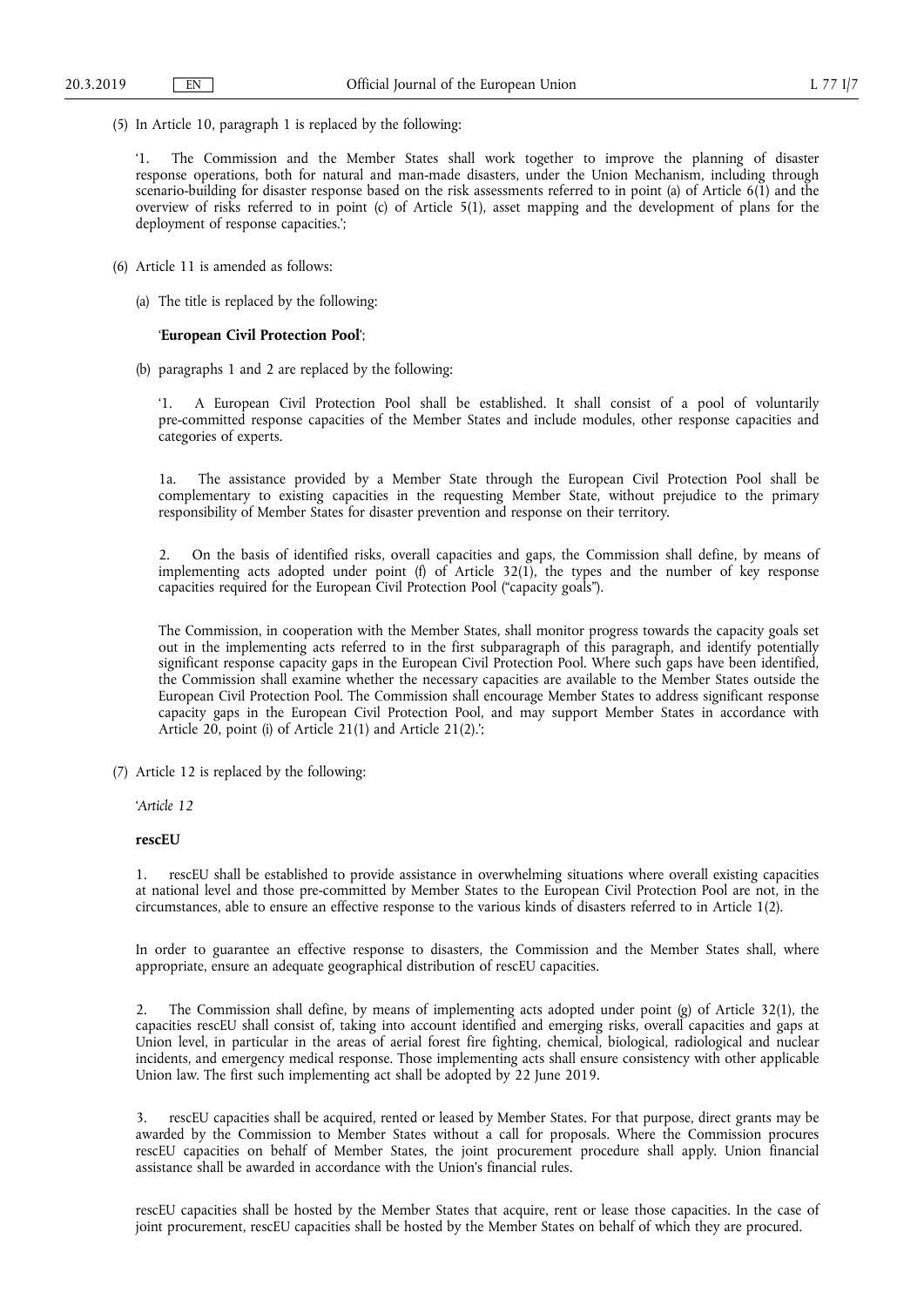4. The Commission shall define quality requirements for the response capacities forming part of rescEU, in consultation with the Member States. The quality requirements shall be based on established international standards, where such standards already exist.

5. A Member State that owns, rents or leases rescEU capacities shall ensure the registration of those capacities in CECIS, and the availability and deployability of those capacities for Union Mechanism operations.

rescEU capacities may only be used for national purposes, as referred to in Article 23(4a), when not being used or needed for response operations under the Union Mechanism.

rescEU capacities shall be used in accordance with implementing acts adopted under point (g) of Article 32(1) and with operational contracts between the Commission and the Member State owning, renting or leasing such capacities, which further specify the terms and conditions of deployment of rescEU capacities, including participating personnel.

rescEU capacities shall be available for response operations under the Union Mechanism following a request for assistance through the ERCC in accordance with Article 15 or Article 16(1) to (9) and (11), (12) and (13). The decision on their deployment and demobilisation, and any decision in the event of conflicting requests, shall be taken by the Commission in close coordination with the requesting Member State and the Member State owning, renting or leasing the capacity, in accordance with operational contracts as defined in the third subparagraph of paragraph 5 of this Article.

The Member State on the territory of which rescEU capacities are deployed shall be responsible for directing response operations. In the event of deployments outside the Union, Member States hosting rescEU capacities shall be responsible for ensuring that rescEU capacities are fully integrated into the overall response.

7. In the event of deployment, the Commission through the ERCC shall agree with the requesting Member State on the operational deployment of rescEU capacities. The requesting Member State shall facilitate operational coordination of its own capacities and rescEU activities during operations.

8. The coordination of the different response capacities shall be facilitated, where appropriate, by the Commission through the ERCC in accordance with Articles 15 and 16.

9. Member States shall be informed of the operational status of rescEU capacities through CECIS.

10. If a disaster outside the Union could significantly affect one or more Member States or their citizens, rescEU capacities may be deployed in accordance with paragraphs 6 to 9 of this Article.

When rescEU capacities are deployed in third countries, in specific cases, Member States may refuse to deploy their own personnel, in accordance with the implementing act adopted under point (g) of Article 32(1), and as further defined in the operational contracts referred to in the third subparagraph of paragraph 5 of this Article.';

- (8) Article 13 is amended as follows:
	- (a) the title is replaced as follows:

#### '**Union Civil Protection Knowledge Network**';

- (b) paragraph 1 is amended as follows:
	- (i) the introductory wording is replaced by the following:

'1. The Commission shall establish a network of relevant civil protection and disaster management actors and institutions, including centres of excellence, universities and researchers, forming, together with the Commission, a Union Civil Protection Knowledge Network. The Commission shall take due account of the expertise available in the Member States and the organisations active on the ground.

The Network shall, while aiming for a gender-balanced composition, carry out the following tasks in the field of training, exercises, lessons learnt and knowledge dissemination, in close coordination with relevant knowledge centres, where appropriate:';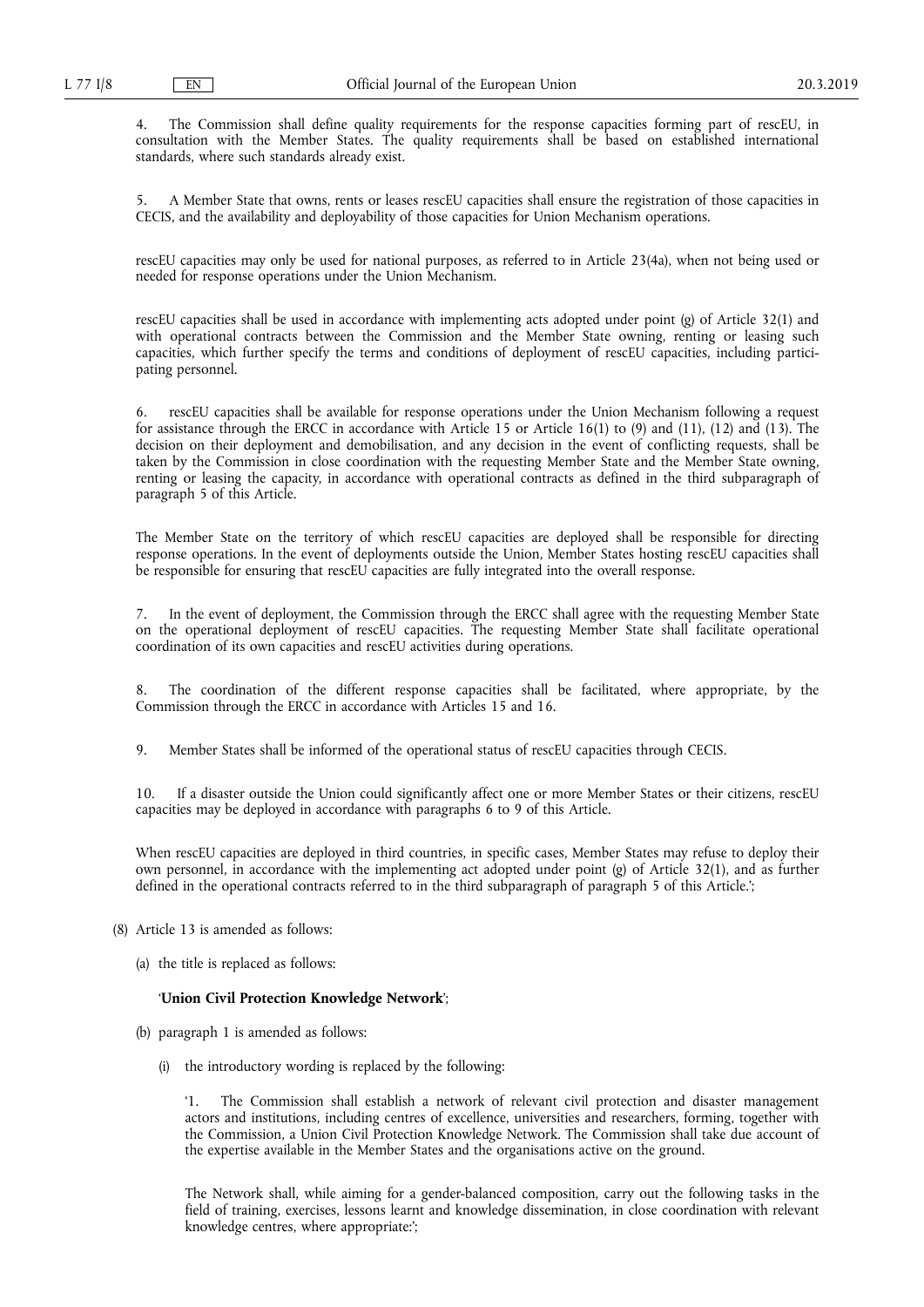- (ii) point (a) is replaced by the following:
	- '(a) set up and manage a training programme for civil protection and emergency management personnel on the prevention of, preparedness for and response to disasters. The programme shall be such that it facilitates the exchange of best practices in the field of civil protection, and shall include joint courses and a system for the exchange of expertise in the area of emergency management, including exchanges of young professionals and experienced volunteers, and the secondment of Member State experts.

The training programme shall aim to enhance the coordination, compatibility and complementarity of capacities referred to in Articles 9, 11 and 12, and to improve the competence of experts as referred to in points (d) and (f) of Article 8;';

- (iii) point (f) is replaced by the following:
	- '(f) stimulate research and innovation, and encourage the introduction and use of relevant new technologies for the purpose of the Union Mechanism.';
- (c) the following paragraph is added:

The Commission shall strengthen cooperation on training, and increase the sharing of knowledge and experience, between the Union Civil Protection Knowledge Network and international organisations and third countries, in order to contribute to meeting international commitments with regard to disaster risk reduction, particularly those in the Sendai Framework for Disaster Risk Reduction 2015 – 2030 adopted on 18 March 2015 at the Third United Nations World Conference on Disaster Risk Reduction in Sendai, Japan.';

(9) in Article 15, paragraph 1 is replaced by the following:

'1. When a disaster occurs within the Union, or is imminent, the affected Member State may request assistance through the ERCC. The request shall be as specific as possible. A request for assistance shall lapse after a maximum period of 90 days, unless new elements justifying the need for continued or additional assistance are provided to the ERCC.';

(10) in Article 16, paragraphs 1 and 2 are replaced by the following:

When a disaster occurs outside the Union, or is imminent, the affected country may request assistance through the ERCC. The assistance may also be requested through or by the United Nations and its agencies, or a relevant international organisation. A request for assistance shall lapse after a maximum period of 90 days, unless new elements justifying the need for continued or additional assistance are provided to the ERCC.

2. Interventions under this Article may be conducted either as an autonomous assistance intervention or as a contribution to an intervention led by an international organisation. The Union coordination shall be fully integrated with the overall coordination provided by the United Nations Office for the Coordination of Humanitarian Affairs (OCHA), and shall respect its leading role. In the case of man-made disasters or complex emergencies, the Commission shall ensure consistency with the European Consensus on Humanitarian Aid (\*), and respect for humanitarian principles.

(\*) OJ C 25, 30.1.2008, p. 1.';

(11) in Article 19, paragraph 1 is replaced by the following:

'1. The financial envelope for the implementation of the Union Mechanism for the period 2014 to 2020 shall be EUR 574 028 000 in current prices.

EUR 425 172 000 in current prices shall derive from Heading 3 "Security and Citizenship" of the multiannual financial framework and EUR 148 856 000 in current prices from Heading 4 "Global Europe".';

(12) the following Article is inserted:

'*Article 20a* 

# **Visibility and awards**

1. Any assistance or funding provided under this Decision shall give appropriate visibility to the Union, including prominence to the Union emblem for those capacities referred to under Articles 11 and 12 and point (c) of Article 21(2). A communication strategy shall be developed by the Commission in order to make the tangible results of the actions taken under the Union Mechanism visible to citizens.

2. The Commission shall award medals in order to recognise and honour long-standing commitment and extraordinary contributions to Union civil protection.';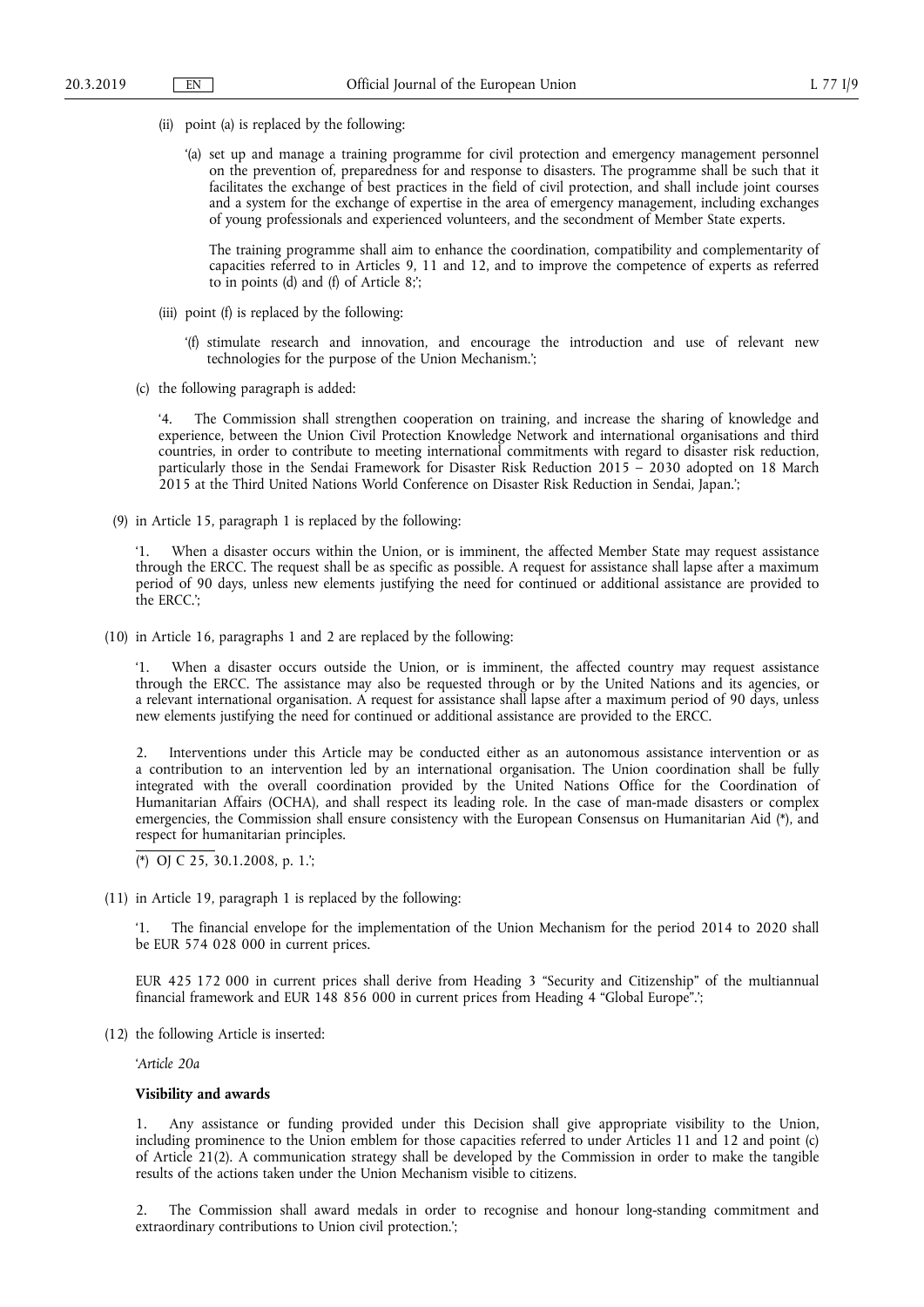- (13) Article 21 is amended as follows:
	- (a) point (j) of paragraph 1 is replaced by the following:
		- '(j) establishing, managing and maintaining rescEU capacities in accordance with Article 12;';
	- (b) paragraph 2 is amended as follows:
		- (i) in the first subparagraph, point (c) is replaced by the following:
			- '(c) costs necessary to upgrade or repair response capacities to a state of readiness and availability that makes them deployable as part of the European Civil Protection Pool, in accordance with the quality requirements of the European Civil Protection Pool and, where relevant, recommendations formulated in the certification process ("adaptation costs"). Those costs may include costs related to operability, interoperability of modules and other response capacities, autonomy, self-sufficiency, transportability, packaging, and other necessary costs, provided that they specifically relate to the capacities' participation in the European Civil Protection Pool.

Adaptation costs may cover:

- (i) 75 % of the eligible costs in the event of an upgrade, provided that amount does not exceed 50 % of the average cost of developing the capacity; and
- (ii) 75 % of the eligible costs in the event of a repair.

Response capacities benefitting from funding under points (i) and (ii) shall be made available as part of the European Civil Protection Pool for a minimum period that is linked to the received funding and ranges between 3 and 10 years starting from their effective availability as part of the European Civil Protection Pool, except where their economic lifespan is shorter.

Adaptation costs may consist of unit costs or lump sums determined per type of capacity.';

- (ii) point (d) of the first subparagraph and the second subparagraph are deleted;
- (c) the following paragraphs are added:

'3. The financial assistance for the action referred to in point (j) of paragraph 1 shall cover the costs necessary to ensure the availability and deployability of rescEU capacities under the Union Mechanism in accordance with the second subparagraph of this paragraph.

The Commission shall ensure that the financial assistance referred to in this paragraph corresponds to at least 80 % and no more than 90 % of the total estimated cost necessary to ensure the availability and deployability of rescEU capacities under the Union Mechanism. The remaining amount shall be borne by the Member States hosting the rescEU capacities. The total estimated cost for each type of rescEU capacity shall be defined by means of implementing acts adopted under point (g) of Article 32(1). The total estimated costs shall be calculated by taking into account the categories of eligible costs set out in Annex Ia.

The Commission is empowered to adopt delegated acts in accordance with Article 30 to amend Annex Ia regarding the categories of eligible costs.

The financial assistance referred to in this paragraph may be implemented by multi-annual work programmes. For actions extending beyond one year, budgetary commitments may be broken down into annual instalments.

4. For capacities established to respond to low probability risks with a high impact, as defined by means of implementing acts adopted under point (ha) of Article 32(1), Union financial assistance shall cover all costs necessary to ensure availability and deployability.

5. The costs referred to in paragraph 3 may consist of unit costs, lump sums or flat rates, determined per category or type of capacity, as appropriate.';

- (14) Article 23 is amended as follows:
	- (a) the title is replaced by the following:

#### '**Eligible actions linked to equipment and operations**';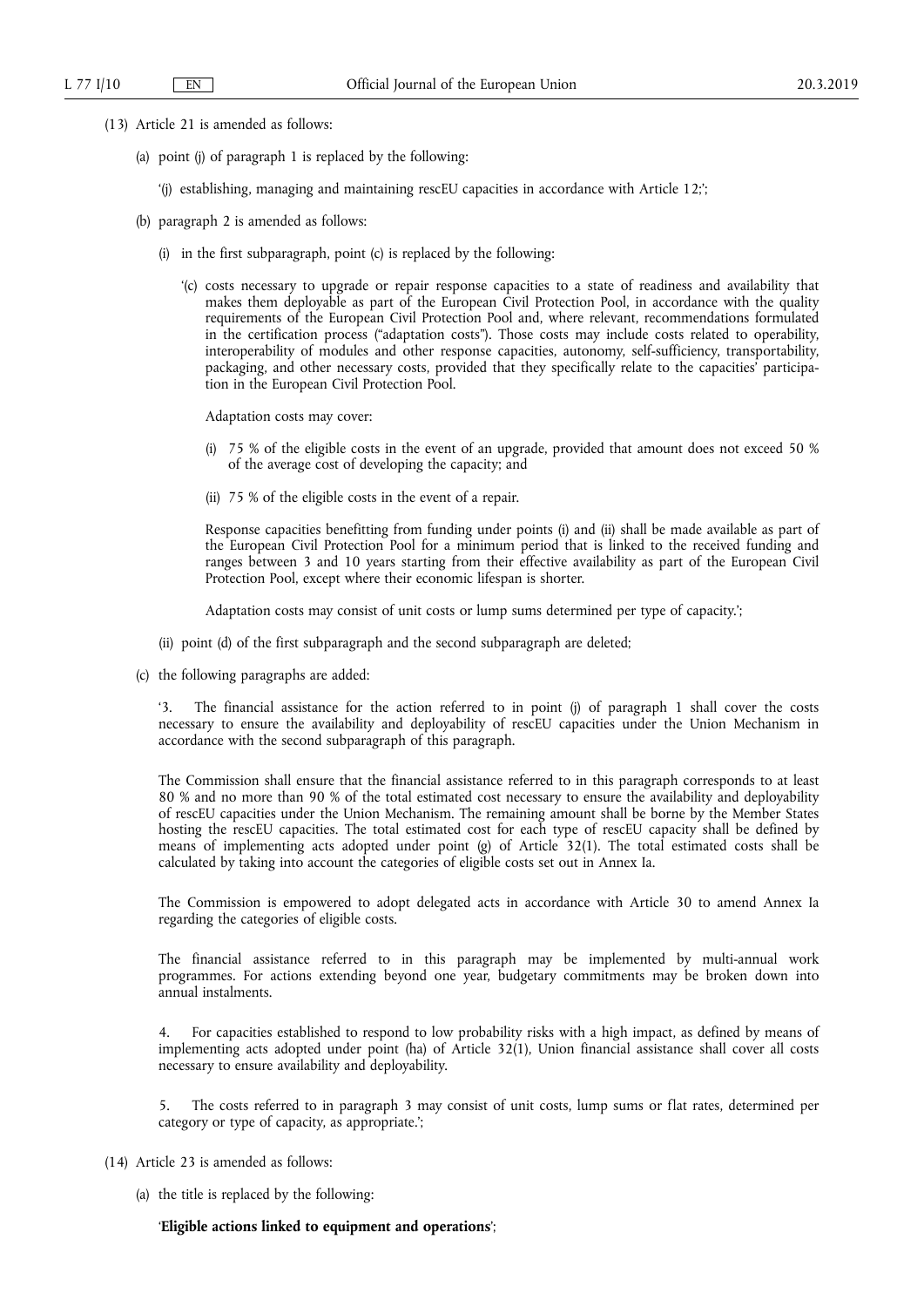(b) the following paragraph is inserted:

'1a. The amount of Union financial assistance for the transport of capacities not pre-committed to the European Civil Protection Pool and deployed in the event of a disaster or imminent disaster inside or outside the Union shall not exceed 75 % of the total eligible cost.';

(c) paragraphs 2, 3 and 4 are replaced by the following:

'2. The amount of Union financial assistance for capacities pre-committed to the European Civil Protection Pool shall not exceed 75 % of the costs of operating the capacities, including transport, in the event of a disaster or imminent disaster within the Union or a participating state.

The Union financial assistance for transport shall not exceed 75 % of the total eligible cost related to the transport of the capacities pre-committed to the European Civil Protection Pool, when deployed in the event of a disaster or imminent disaster outside the Union as referred to in Article 16.

4. The Union financial assistance for transport resources may, in addition, cover a maximum of 100 % of the total eligible costs described under points (a), (b), (c) and (d), if this is necessary to make the pooling of Member States' assistance operationally effective and if the costs relate to one of the following:

- (a) short-term rental of warehousing capacity to temporarily store the assistance from Member States with a view to facilitating their coordinated transport;
- (b) transport from the Member State offering the assistance to the Member State facilitating its coordinated transport;
- (c) repackaging of Member States' assistance to make maximum use of available transport capacities or to meet specific operational requirements; or
- (d) local transport, transit and warehousing of pooled assistance with a view to ensuring a coordinated delivery at the final destination in the requesting country.

When rescEU capacities are used for national purposes in accordance with Article 12(5), all costs, including maintenance and repair costs, shall be covered by the Member State using the capacities.

4b. In the event of deployment of rescEU capacities under the Union Mechanism, Union financial assistance shall cover 75 % of the operational costs.

By way of derogation from the first subparagraph, Union financial assistance shall cover 100 % of the operational costs of rescEU capacities necessary for low probability disasters with a high impact, when those capacities are deployed under the Union Mechanism.

4c. For deployments outside the Union, as referred to in Article 12(10), Union financial assistance shall cover 100 % of the operational costs.

4d. When the Union financial assistance referred to in this Article does not cover 100 % of costs, the remaining amount of the costs shall be borne by the requester of the assistance, unless otherwise agreed with the Member State offering assistance or the Member State hosting the rescEU capacities.';

(d) the following paragraph is added:

'8. Transport costs may consist of unit costs, lump sums or flat rates, determined per category of cost.';

(15) in Article 26, paragraphs 1 and 2 are replaced by the following:

Actions receiving financial assistance under this Decision shall not receive assistance from other Union financial instruments. However, in accordance with Article 191(1) of Regulation (EU, Euratom) 2018/1046 (\*), financial assistance granted pursuant to Articles 21, 22 and 23 of this Decision shall not prevent financing from other Union instruments in accordance with the conditions established therein.

The Commission shall ensure that applicants for financial assistance under this Decision, and beneficiaries of such assistance, provide it with information about financial assistance received from other sources, including the general budget of the Union, and about on-going applications for such assistance.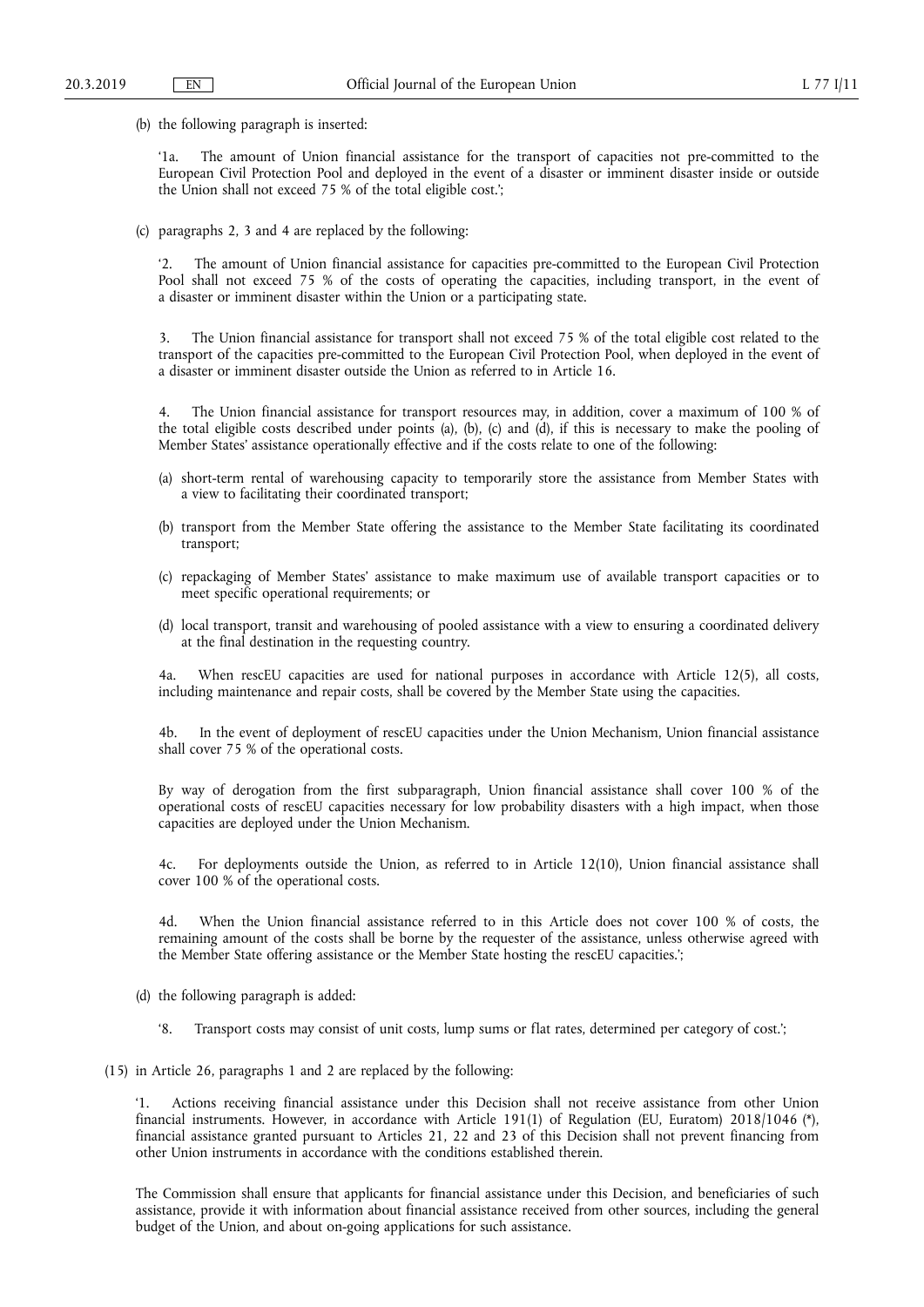2. Synergies, complementarity and increased coordination shall be developed with other instruments of the Union such as those supporting cohesion, rural development, research, health, migration and security policies, as well as the European Union Solidarity Fund. In the case of a response to humanitarian crises in third countries, the Commission shall ensure the complementarity and coherence of actions financed under this Decision with actions financed under Regulation (EC) No 1257/96, and that those actions are implemented in line with the European Consensus on Humanitarian Aid.

- (\*) Regulation (EU, Euratom) 2018/1046 of the European Parliament and of the Council of 18 July 2018 on the financial rules applicable to the general budget of the Union, amending Regulations (EU) No 1296/2013, (EU) No 1301/2013, (EU) No 1303/2013, (EU) No 1304/2013, (EU) No 1309/2013, (EU) No 1316/2013, (EU) No 223/2014, (EU) No 283/2014, and Decision No 541/2014/EU and repealing Regulation (EU, Euratom) No 966/2012 (OJ L 193, 30.7.2018, p. 1).';
- (16) Article 28 is amended as follows:
	- (a) paragraph 1 is replaced by the following:
		- '1. The Union Mechanism shall be open to the participation of:
		- (a) European Free Trade Association (EFTA) countries which are members of the European Economic Area (EEA), in accordance with the conditions laid down in the EEA Agreement, and other European countries when agreements and procedures so provide;
		- (b) acceding countries, candidate countries and potential candidates, in accordance with the general principles and general terms and conditions for the participation of those countries in Union programmes established in the respective Framework Agreements and Association Council Decisions, or similar agreements.

1a. Participation in the Union Mechanism shall include participation in its activities in accordance with the objectives, requirements, criteria, procedures and deadlines provided for in this Decision, and shall be in accordance with the specific conditions laid down in the agreements between the Union and the participating state.';

(b) paragraph 3 is replaced by the following:

'3. International or regional organisations, or countries that are part of the European Neighbourhood Policy may cooperate in activities under the Union Mechanism where relevant bilateral or multilateral agreements between those organisations or countries and the Union so allow.';

(17) Article 30 is replaced by the following:

'*Article 30* 

## **Exercise of the delegation**

1. The power to adopt delegated acts is conferred on the Commission subject to the conditions laid down in this Article.

2. The power to adopt delegated acts referred to in Article 19(5) and (6) shall be conferred on the Commission until 31 December 2020.

The power to adopt delegated acts referred to in Article 21(3) shall be conferred on the Commission for an indeterminate period of time from 21 March 2019.

The delegation of power referred to in Article 19(5) and (6) and Article 21(3) may be revoked at any time by the European Parliament or by the Council. A decision to revoke shall put an end to the delegation of the power specified in that decision. It shall take effect the day following the publication of the decision in the *Official Journal of the European Union* or at a later date specified therein. It shall not affect the validity of any delegated acts already in force.

5. Before adopting a delegated act, the Commission shall consult experts designated by each Member State in accordance with the principles laid down in the Interinstitutional Agreement of 13 April 2016 on Better Law-Making.

6. As soon as it adopts a delegated act, the Commission shall notify it simultaneously to the European Parliament and to the Council.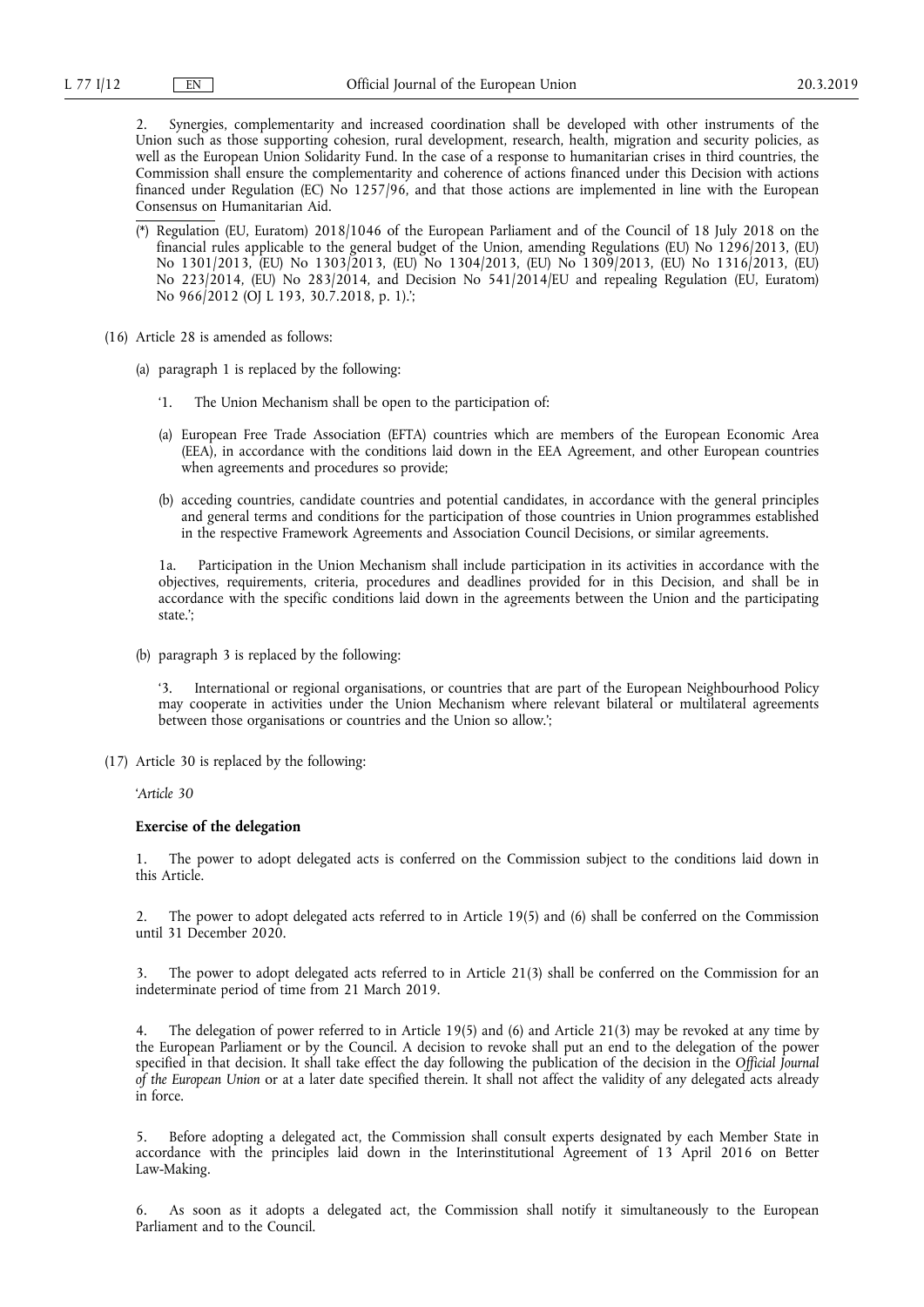7. A delegated act adopted pursuant to Article 19(5) and (6) and Article 21(3) shall enter into force only if no objection has been expressed either by the European Parliament or the Council within a period of two months of notification of that act to the European Parliament and the Council or if, before the expiry of that period, the European Parliament and the Council have both informed the Commission that they will not object. That period shall be extended by two months at the initiative of the European Parliament or of the Council.';

- (18) in Article 32, points (g) and (h) of paragraph 1 are replaced by the following:
	- '(g) the establishment, management and maintaining of rescEU, as provided for in Article 12, including criteria for deployment decisions, operating procedures as well as the costs as referred to in Article 21(3);
	- (h) the establishment and organisation of the Union Civil Protection Knowledge Network, as provided for in Article 13;
	- (ha) the categories of low probability risks with a high impact and the corresponding capacities to manage them, as referred to in Article 21(4);
	- (hb) the criteria and procedures for recognising long-standing commitment and extraordinary contributions to Union civil protection, as referred to in Article 20a.';
- (19) Article 34 is replaced by the following:

'*Article 34* 

### **Evaluation**

1. Actions receiving financial assistance shall be monitored regularly in order to follow their implementation.

2. The Commission shall submit a report to the European Parliament and to the Council on operations and progress made under Articles 11 and 12 every two years. The report shall include information on progress made towards the capacity goals and remaining gaps as referred to in Article 11(2), taking into account the establishment of rescEU capacities in accordance with Article 12. The report shall also provide an overview of the budgetary and cost developments relating to response capacities, and an assessment of the need for further development of those capacities.

The Commission shall evaluate the application of this Decision and submit a communication on the effectiveness, cost efficiency and continued implementation of this Decision, in particular as regards Article 6(4), and of rescEU capacities, to the European Parliament and to the Council, by 31 December 2023 and every five years thereafter. That communication shall be accompanied, where appropriate, by proposals for amendments to this Decision.';

(20) Article 35 is replaced by the following:

'*Article 35* 

# **Transitional Provisions**

Until 1 January 2025, Union financial assistance may be provided to cover 75 % of the costs necessary to ensure rapid access to national capacities corresponding to those defined in accordance with Article 12(2). For that purpose, direct grants may be awarded by the Commission to Member States without a call for proposals.

The capacities referred to in the first paragraph shall be designated as rescEU capacities until the end of this transitional period.

By way of derogation from Article 12(6), the decision on the deployment of the capacities referred to in the first paragraph shall be taken by the Member State that made them available as rescEU capacities. When domestic emergencies, force majeure or, in exceptional cases, serious reasons prevent a Member State from making those capacities available for a specific disaster, that Member State shall inform the Commission as soon as possible by referring to this Article.';

- (21) Article 38 is deleted;
- (22) The references to the 'European Emergency Response Capacity', 'EERC' and the 'voluntary pool' throughout the text of the Decision shall be replaced by a reference to the 'European Civil Protection Pool';
- (23) Annex Ia as set out in the Annex to this Decision is inserted.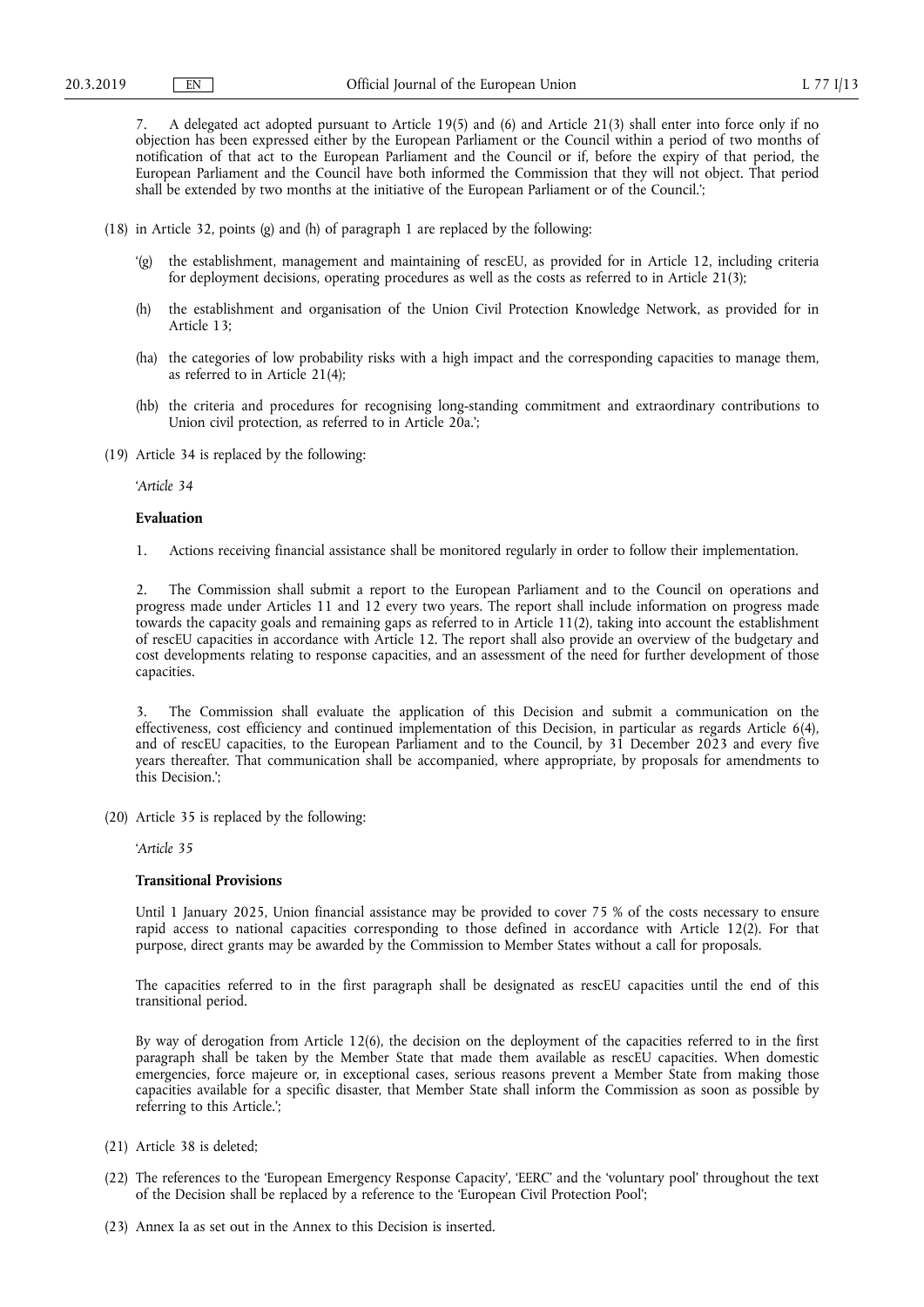## *Article 2*

This Decision shall enter into force on the day following that of its publication in the *Official Journal of the European Union*.

Existing arrangements falling under Article 28 of Decision No 1313/2013/EU shall continue to apply until they are replaced as appropriate.

Done at Strasbourg, 13 March 2019.

*For the European Parliament The President*  A. TAJANI

*For the Council The President*  G. CIAMBA